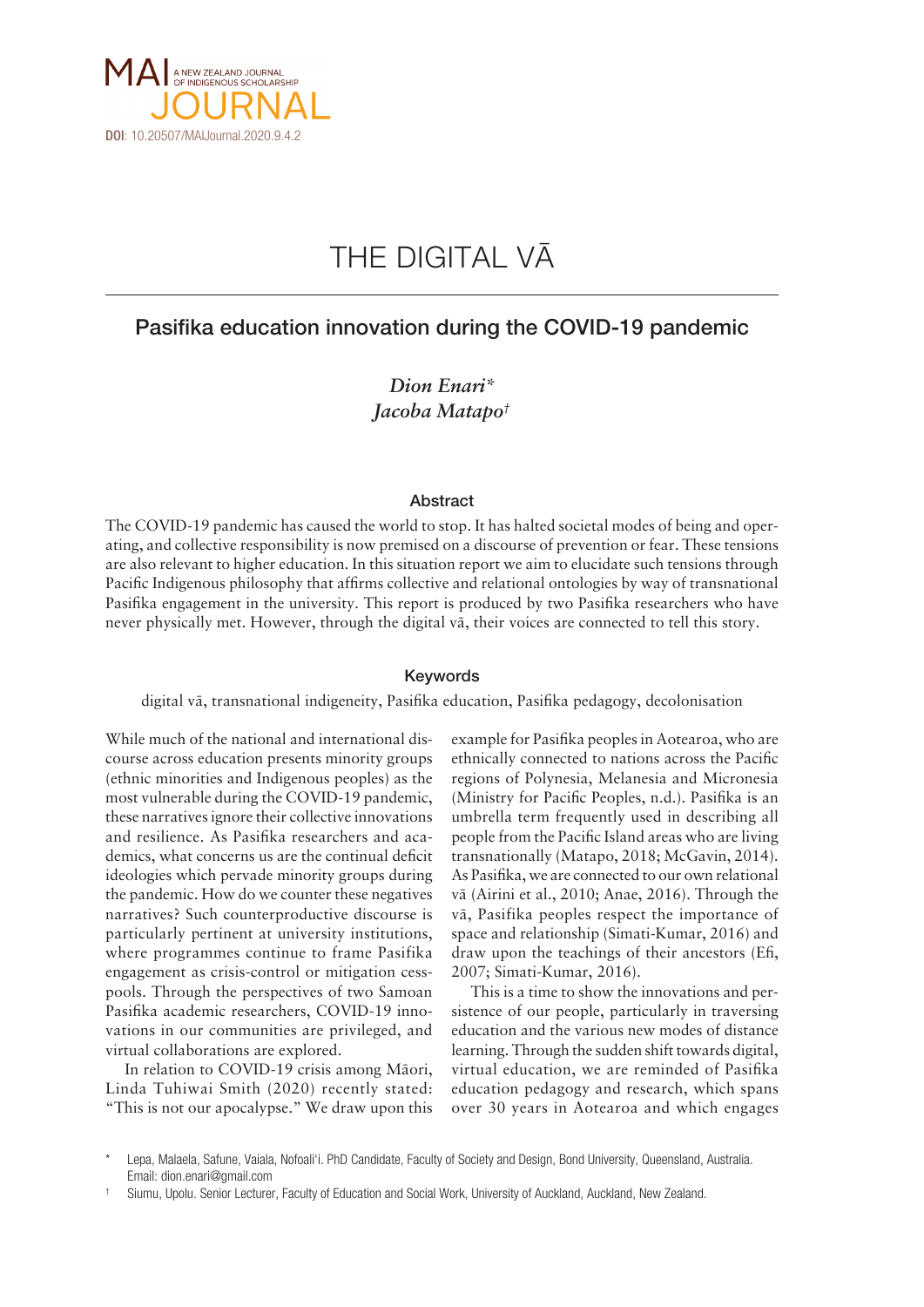Indigenous Pacific epistemology as the core of educational frameworks (Chu et al., 2013; Mara et al., 1994). This synergy is conducive to relational intersubjectivity and positioning the learner as a relational being at the heart of learning.

How is this connection supportive of the ways in which we navigate such online modes, and why must it be taken seriously? Our conversation positions the pandemic crisis as an ongoing continuum for the future of Pasifika engagement. Much of the discourse around Pasifika pedagogy focuses on face-to-face interaction and the value of being physically present in the learning environment (Chu et al., 2013). We see in the literature of Pasifika education, particularly around pedagogy, that Pasifika learners engage best through socialconstructivist modes. For Pasifika, the context of learning is as much about the content as it is about the social context in which these knowledges are lived, applied and exercised (Matapo, 2019; Si'ilata, 2014).

What we have observed through various interactions in the digital space is an opening and opportunity to reconceptualise the relational vä and pedagogy through a virtual framework. Numerous academics have questioned if online learning inhibits Pasifika student engagement (see Chu et al., 2013). We believe online platforms provide new ways for teachers and Pasifika learners to reconstitute a relational space between one another, where the relational vä becomes entangled in the digital vä, generating new modes for engagement and connection. The digital vä is a form of indigenising the digital environment to embed cultural ways of being and knowing (Tielu, 2016). It is important to acknowledge that the digital space must not impoverish, distil and strip the rich cultural significance of Pasifika ways of knowing and being (Tielu, 2016).

The reasons Pasifika peoples engage in the digital vä are varied, from learning Pacific languages to performing arts and traditional cultural



FIGURE 1 Pasifika academics negotiating the digital vä—meeting for the first time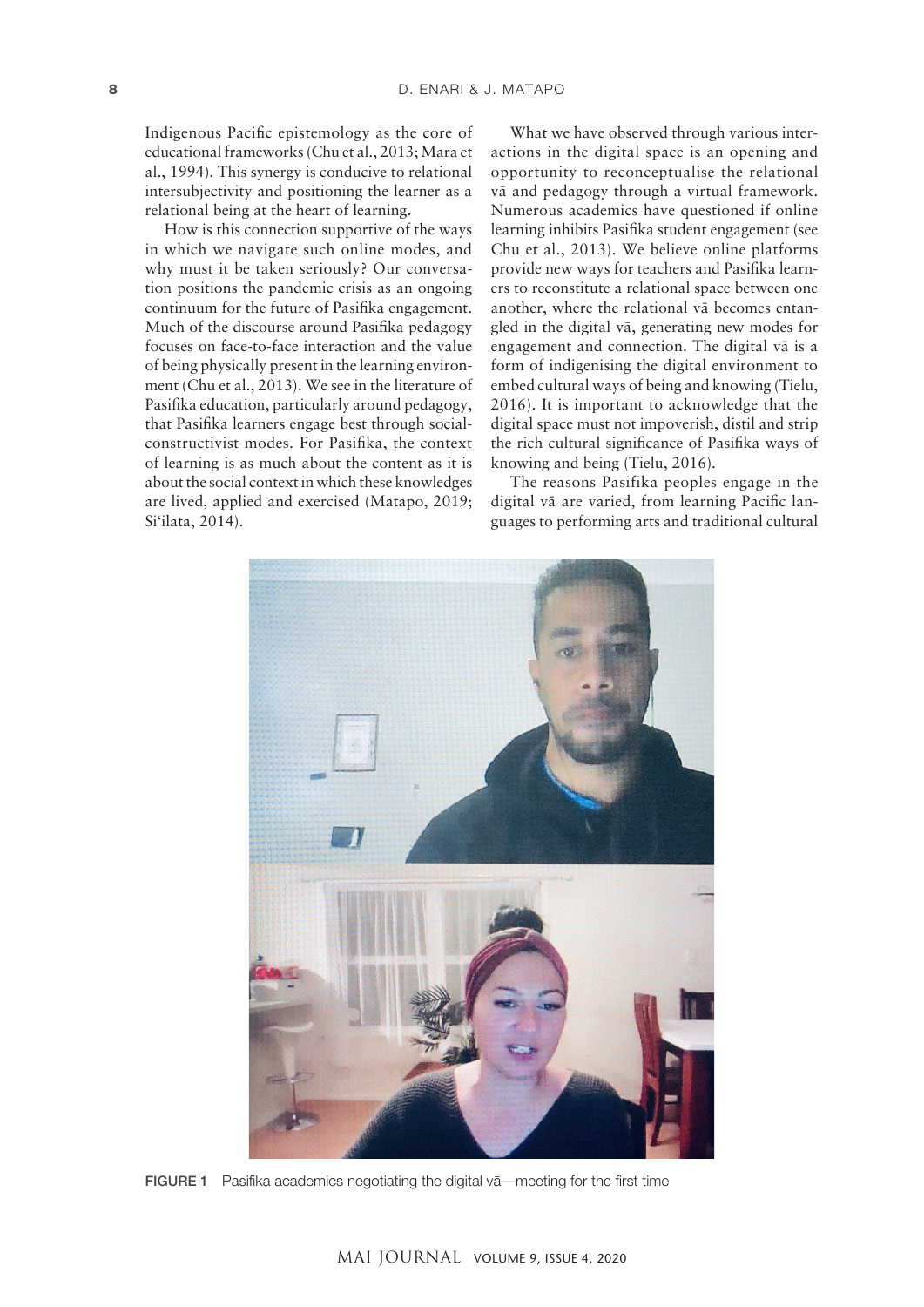knowledge exchange (Tielu, 2016). It is not our intention to advocate for the replacement of faceto-face teaching interaction with distance learning. We acknowledge learning to be premised upon how students connect content to context. In fact, there are instances where Pasifika people simultaneously engage in both distant communications by video and physical face-to-face interaction via platforms like Facebook, Skype and Messenger (Faleolo, 2020).

These learning innovations among Pasifika people are not new. However, what is of interest is how these practices continue to expand during a pandemic. Through the digital vä there is a direct connection not only between the students, but also with their kainga and family. COVID-19 and the digital vä have allowed for an increase in interaction between teachers, Pasifika students and their families. An example of this is students who participate in online tutorials with their parents, cousins, aunties and uncles also watching and learning. We authors first met through Zoom to discuss research, teaching and learning of Pasifika students from our respective institutions in Australia and Aotearoa (see Figure 1).

In terms of new opportunities for engagement, we could think about how Pasifika peoples are already using such modes, and our relationships with our Pacific Island nations. We could also explore the use of Facebook and Messenger to communicate and uphold the relational vä with family in the Pacific Islands. Thanks to the digital vä, from Australia and Aotearoa, we have both remained connected to our nu'u, including engaging in live streamings of village developments and partaking in family meetings in Samoa. Through the digital vä our students have been able to learn, question and reshape cultural ceremonial practices from their relatives both nationally and internationally. Our parents have also been able to use the digital vä to partake in familial and oratory knowledge exchange with relatives around the world.

How can such innovations which are already present among many Pacific families be used to reconceptualise modes of delivery and online pedagogy? As a collective we must ensure knowledge is communally available and shared with the intent of benefiting the collective. For many Pacific peoples, traditional education was always situated within the collective, meaning that learning occurred within the village with a commitment to every learner having a broader relationship to the community. A concerted commitment to retaining such knowledge systems is needed to ensure Pacific ontological ways of being and knowing are present (Matapo, 2019). Figure 2 reproduces a digital image of a grandmother and grandson negotiating deeper meanings behind the Samoan gagana names for days of the week. The image was part of an online schooling task the second author's youngest son was given during the lockdown period in Aotearoa. The task involved learning Samoan words in preparation for Samoan Language Week. Here the child learns more than just pronunciation, as his grandmother explains: "Aso gafua is the day when the Matai would meet together in our village, that's how I remembered it is Monday and you will remember too" (Matapo, 2020, para. 17). This is valuable learning for Samoan and Pasifika children, as it binds personal and cultural stories that affirm identity and connections to aiga and nu'u.

In essence, Pacific families have shown that online pedagogy and delivery are for the benefit not merely of the individual learner, but, more importantly, the wider collective. Pacific families



FIGURE 2 Samoan intergenerational exchange and storying via the digital vä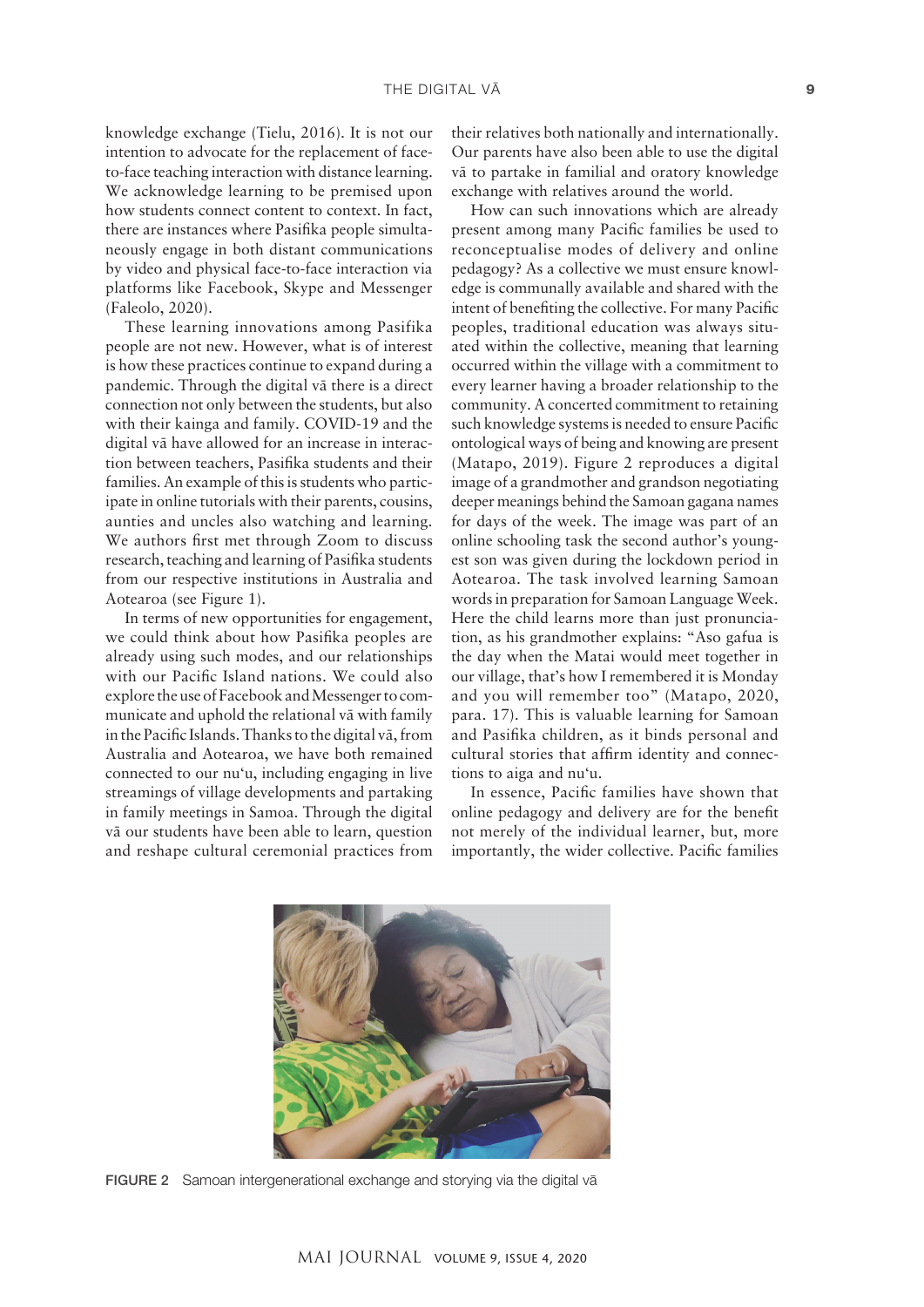have also revealed the co-constructive nature of open collaborative learning between students, teachers and community. This is contrary to the individualistic top-down hierarchical style of education.

Pasifika student engagement must be valued beyond merely a form of equity provision. The effectiveness of Pacific epistemology and ways of being requires more than acknowledgement: it needs to be implemented and embedded.

Tagaloa (2008) has stated that a Samoan child "gathers information through the senses and comes to know through those sensory experiences in the immediate past and the present" (p. 114). Aspects of Pacific ontology such as learning through observation and listening are attuned to modes of relationality, by understanding one's gafa and relationship to that knowledge. We must reconfigure the position of ontology within the online virtual space. It must be inclusive of observation, listening, and establishing a deep understanding of the Pasifika student to bring out their story (oratory) through a connection of concept to context.

We need to acknowledge that Pasifika people have not forsaken their traditional ways of knowing and being. Kame'eleihiwa (1986) expounds on the importance of traditional knowledge: "It is as if the Hawaiian stands firmly in the present, with his back to the future, and his eyes fixed upon the past . . . for the future is always unknown whereas the past is rich in glory and knowledge" (pp. 28–29). Pasifika people have drawn upon their cultural knowledge to adapt through both technological change and the current pandemic. It is exciting to see our Pasifika students thriving within institutions and their passion and ongoing commitment to educational excellence. It is our humble prayer that they continue to nurture and proliferate these initiatives not only for themselves but the collective aiga, nu'u and atunu'u.

#### **Glossary**

| Māori     |                  |
|-----------|------------------|
| kainga    | home             |
|           |                  |
| Samoan    |                  |
| aiga      | family           |
| Aso gafua | Monday           |
| atunu'u   | country          |
| gafa      | genealogy        |
| gagana    | language         |
| nuʻu      | village          |
| vā        | relational space |

#### **References**

- Airini, Anae, M., & Mila-Schaaf, K. (2010). *Teu le va relationships across research and policy in Pasifika education: A collective approach to knowledge generation and policy development for action towards Pasifika education success*. Ministry of Education. [https://www.educationcounts.](https://www.educationcounts.govt.nz/__data/assets/pdf_file/0009/75897/944_TeuLeVa-30062010.pdf) [govt.nz/\\_\\_data/assets/pdf\\_file/0009/75897/944\\_](https://www.educationcounts.govt.nz/__data/assets/pdf_file/0009/75897/944_TeuLeVa-30062010.pdf) [TeuLeVa-30062010.pdf](https://www.educationcounts.govt.nz/__data/assets/pdf_file/0009/75897/944_TeuLeVa-30062010.pdf)
- Anae, M. (2016). Teu le va: Samoan relational ethics. *Knowledge Cultures*, *4*(3), 117–130.
- Chu, C., Glasgow, A., Rimoni, F., Hodis, M., & Meyer,L. H. (2013). *An analysis of recent Pasifika education research literature to inform improved outcomes for Pasifika learners*. Ministry of Education. [https://www.educationcounts.govt.nz/\\_\\_data/](https://www.educationcounts.govt.nz/__data/assets/pdf_file/0003/121773/An-analysis-of-recent-Pasifika-Education-research-literature-to-inform-improve-outcomes-for-Pasifika-learners.pdf) [assets/pdf\\_file/0003/121773/An-analysis-of-recent-](https://www.educationcounts.govt.nz/__data/assets/pdf_file/0003/121773/An-analysis-of-recent-Pasifika-Education-research-literature-to-inform-improve-outcomes-for-Pasifika-learners.pdf)[Pasifika-Education-research-literature-to-inform](https://www.educationcounts.govt.nz/__data/assets/pdf_file/0003/121773/An-analysis-of-recent-Pasifika-Education-research-literature-to-inform-improve-outcomes-for-Pasifika-learners.pdf)[improve-outcomes-for-Pasifika-learners.pdf](https://www.educationcounts.govt.nz/__data/assets/pdf_file/0003/121773/An-analysis-of-recent-Pasifika-Education-research-literature-to-inform-improve-outcomes-for-Pasifika-learners.pdf)
- Efi, T. A. T. T. T. T. T. (2007). 7. In search of Tagaloa: Pulemelei, Samoan mythology and science. *Archaeology in Oceania*, *42*(1), 1–17. [http://doi.](http://doi.org/d29r) [org/d29r](http://doi.org/d29r)
- Faleolo, R. L. (2020). *Pasifika well-being and Trans-Tasman migration: A mixed methods analysis of Samoan and Tongan well-being perspectives and experiences in Auckland and Brisbane* [Doctoral thesis, University of Queensland]. UQ eSpace. <https://espace.library.uq.edu.au/view/UQ:6341a5b>
- Kame'eleihiwa, L. (1986). *Land and the promise of capitalism* [Unpublished doctoral dissertation]. University of Hawai'i.
- Mara, D., Foliaki, L., & Coxon, E. (1994). Pacific Islands education. In E. Coxon, K. Jenkins, J. Marshall, and L. Massey (Eds.), *The politics of learning and teaching in Aotearoa-New Zealand* (pp. 180–214). Dunmore Press.
- Matapo, J. (2018). Traversing Pasifika education research in a post-truth era. *Waikato Journal of Education—Te Hautaka Matauranga o Waikato*, *23*(1), 139–146. <http://doi.org/dh2t>
- Matapo, J. (2019). A Pasifika perspective on global citizenship education. *Curriculum Matters*, *15*, 104–108. <http://doi.org/d29s>
- Matapo, J. (2020, May 3). *The vä that binds: A Pasifika education story during COVID-19*. [https://www.](https://www.auckland.ac.nz/en/news/2020/05/03/va-that-binds-pasifika-education-during-covid-19.html) [auckland.ac.nz/en/news/2020/05/03/va-that-binds](https://www.auckland.ac.nz/en/news/2020/05/03/va-that-binds-pasifika-education-during-covid-19.html)[pasifika-education-during-covid-19.html](https://www.auckland.ac.nz/en/news/2020/05/03/va-that-binds-pasifika-education-during-covid-19.html)
- McGavin, K. (2014). Being "Nesian": Pacific Islander identity in Australia. *The Contemporary Pacific*, *26*(1), 126–154. <http://doi.org/c6k4>
- Ministry for Pacific Peoples. (n.d.). *Pacific people in NZ*. <https://www.mpp.govt.nz/pacific-people-in-nz/>
- Si'ilata, R. (2014). *Va'a tele: Pasifika learners riding the success wave on linguistically and culturally responsive pedagogies* [Doctoral thesis, University of Auckland]. ResearchSpace. [https://research](https://researchspace.auckland.ac.nz/handle/2292/23402) [space.auckland.ac.nz/handle/2292/23402](https://researchspace.auckland.ac.nz/handle/2292/23402)
- Simati-Kumar, B. (2016). *How does the next generation of Pacific diaspora from blended backgrounds construct and maintain their identities through the spaces they inhabit?* [Doctoral thesis, Auckland